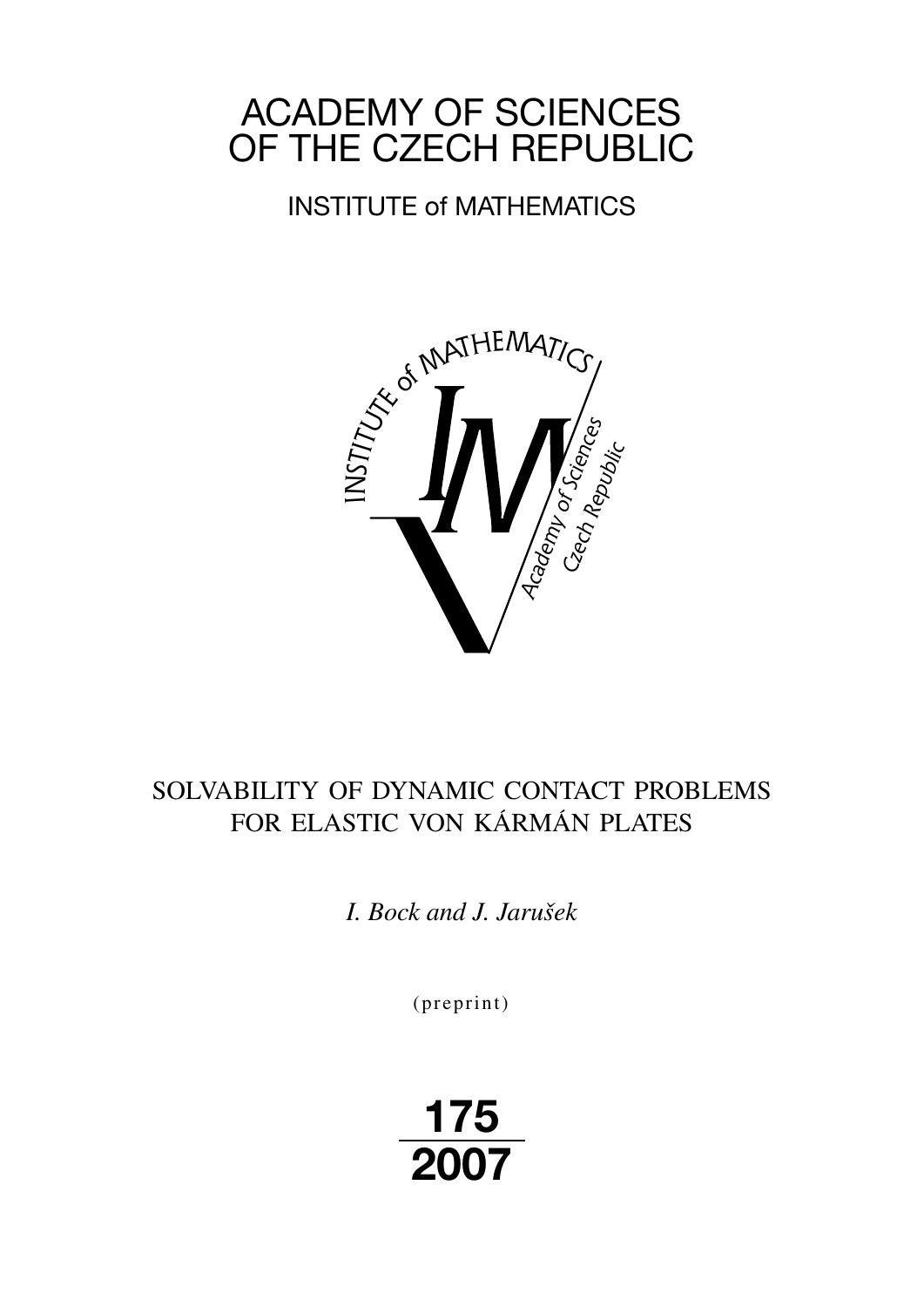## Solvability of dynamic contact problems for elastic von Kármán plates

I. Bock and J. Jarušek<sup>\*</sup>

Abstract: The existence of solutions is proved for unilateral dynamic contact problems of elastic von Kármán plates. Boundary conditions for a free and clamped plate are considered.

Keywords: elastic von Kármán plates, unilateral dynamic contact, existence of solutions, penalization of contact condition, limit process.

AMS Subject Classification: 35L85, 73C50, 73K10.

### 1 Introduction and notation

The dynamic contact problems are not frequently solved in the framework of variational inequalities. For the elastic problems there is only a very limited amount of results available (cf. [6] and there cited literature). The aim of the present paper is to extend these results to the nonlinear von Kármán plates in contact with a rigid obstacle. The presented results also extend the research made for the quasistatic contact problems for these plates  $[3]$  and  $[4]$ . The solvability of dynamic contact problems for von Kármán plates with short and long memory has been proved in [1] and [2], respectively.

The existence of solutions is proved for an approximate penalized problem at first. The limit process to the original problem is enabled by an  $L_1$  estimate of the penalty term and by the use of the compact imbedding theorem and by a proper use of the interpolation technique). The idea of the proof is similar to that introduced by K. Maruo in [8].

Let  $\Omega \subset \mathbb{R}^2$  be a bounded convex polygonal or  $C^{3,1}$  domain with a boundary  $\overline{\Lambda}$ and  $I \equiv (0, T)$  a bounded time interval. The unit outer normal vector is denoted by  $n = (n_1, n_2), \tau = (-n_2, n_1)$  is the unit tangent vector. The displacement is denoted by  $u \equiv (u_i)$ . Strain tensor is defined as  $\varepsilon_{ij}(u) = \frac{1}{2}(\partial_i u_j + \partial_j u_i + \partial_i u_3 \partial_j u_3) - x_3 \partial_{ij} u_3$ ,  $i, j = 1, 2$ ,  $\varepsilon_{i3} \equiv 0, i = 1, 2, 3$ . Emploing the Einstein summation convention the constitutional law has the form

$$
\sigma_{ij}(\boldsymbol{u}) = \frac{E}{1-\nu^2} \big( (1-\nu)\varepsilon_{ij}(\boldsymbol{u}) + \nu \delta_{ij}\varepsilon_{kk}(\boldsymbol{u}) \big). \tag{1}
$$

The constants  $E > 0$  and  $\nu \in \langle 0, \frac{1}{2} \rangle$  $\frac{1}{2}$  are the Young modulus of elasticity and the Poisson ratio, respectively. We shall use the abbreviation

$$
b = \frac{h^2}{12\varrho(1 - \nu^2)},
$$

where h is the the plate thickness and  $\rho$  is the density of the material. We denote

$$
[u, v] \equiv \partial_{11}u\partial_{22}v + \partial_{22}u\partial_{11}v - 2\partial_{12}u\partial_{12}v.
$$
 (2)

<sup>∗</sup>The work presented here was partially supported by the Czech Academy of Sciences under grant IAA 1075402 and under the Institutional research plan AVOZ 10190503 and by the Ministry of Education of Slovak Republic under VEGA grant 1/4214/07.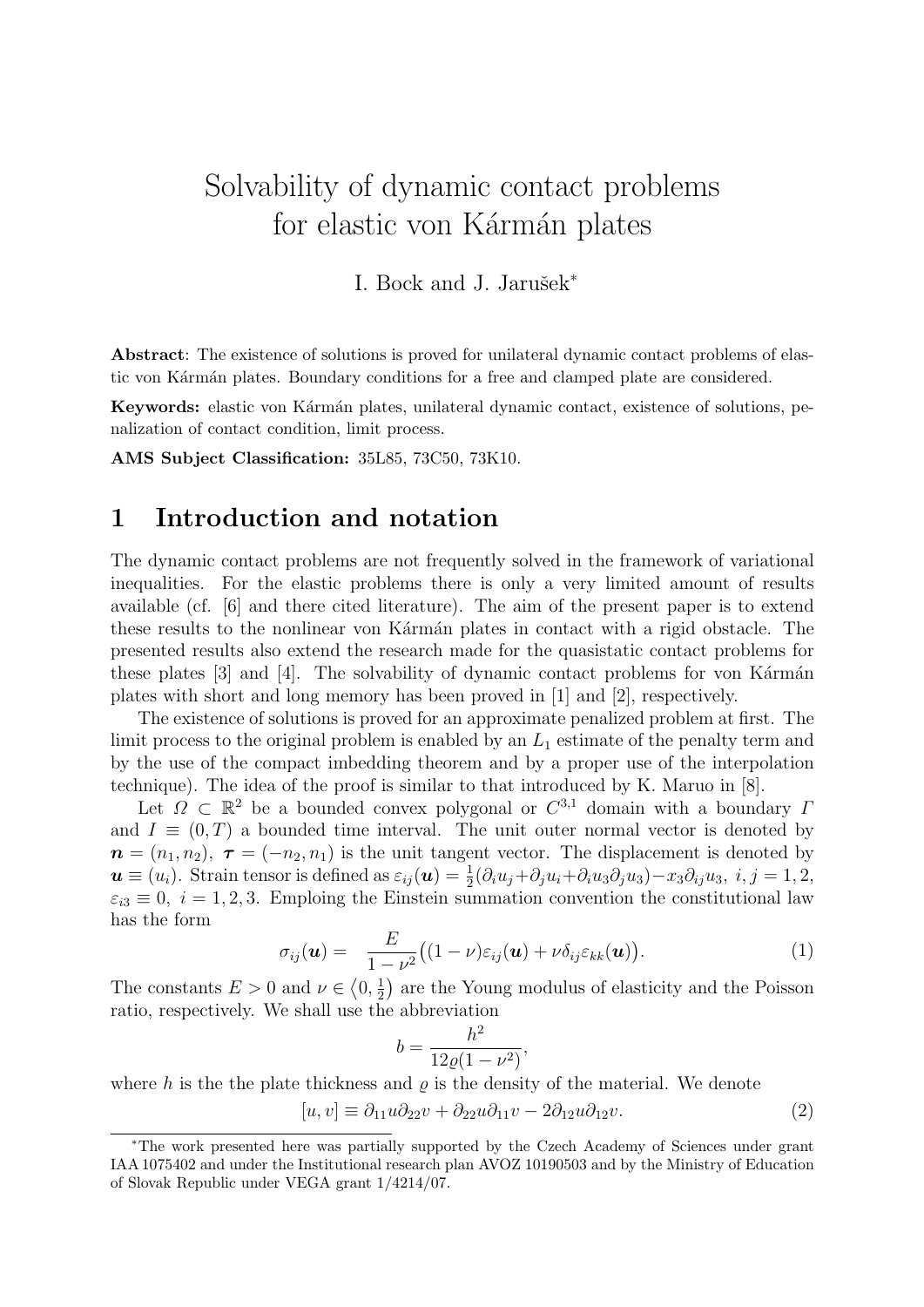Here and in the sequel the notation as follows:

$$
\frac{\partial}{\partial s} \equiv \partial_s, \frac{\partial^2}{\partial s \partial r} \equiv \partial_{sr}, \ \partial_i = \partial_{x_i}, \ i = 1, 2,
$$
  

$$
\dot{v} = \frac{\partial v}{\partial t}, \ \ddot{v} = \frac{\partial^2 v}{\partial t^2}, \qquad Q = I \times \Omega, \ S = I \times \Gamma.
$$

is employed.

By  $W_p^k(M)$  with  $k \geq 0$  and  $p \in [1,\infty]$  the Sobolev (for a noninteger k the Sobolev-Slobodetskii) spaces are denoted provided they are defined on a domain or an appropriate manifold M. By  $\mathring{W}_p^k(M)$  we denote the spaces with zero traces on  $\partial M$ . If  $p=2$  we use the notation  $H^k(M)$ ,  $\mathring{H}_p^k(M)$ . For the anisotropic spaces  $W_p^k(M)$   $k = (k_1, k_2) \in \mathbb{R}^2_+$ ,  $k_1$  is related with the time while  $k_2$  with the space variables (with the obvious consequences for  $p = 2$ ) provided M is a time-space domain. The duals to  $\mathring{H}^k(M)$  are denoted by  $H^{-k}(M)$ . By  $C$  we denote the space of continuous functions with the appropriate sup–norm. By  $\mathscr{H}, \mathscr{H}$  we denote the space  $L_{\infty}(I; H^2(\Omega)), L_{\infty}(I; H^2(\Omega)),$  respectively.

**Remark 1.1** In order to apply Lemma 1 from [7] containing the estimate (11) we need the regularity  $v \in H^3(\Omega)$  for a weak solution of the Dirichlet problem

 $\triangle^2 v = g$  on  $\Omega$ ,  $v = \partial_n v = 0$  on  $\Gamma$ ,  $g \in H^{-1}(\Omega)$ .

The regularity result for  $C^{3,1}$  domain  $\Omega$  is due to Theorem 2.2, Chapter 4 from [9]. In the case of convex polygonal domain we apply Theorem 2.1 from [10]. Via the local rectification of the boundary (cf [6]) it seems to be possible to extend the validity of the result to  $\Omega$  in  $C^2$ .

### 2 Contact of a free plate

#### 2.1 Problem formulation and penalization

Neglecting the rotary inertia of the plate we obtain the classical formulation for the bending function  $u$  and the Airy stress function  $v$  composed of the system

$$
\ddot{u} + bE\Delta^2 u - [u, v] = f + g,
$$
  
\n
$$
u \ge 0, g \ge 0, ug = 0,
$$
  
\n
$$
\Delta^2 v + E[u, u] = 0
$$
\n(3)

the boundary value conditions

$$
u \ge 0, \ \Sigma(u) \ge 0, \ u\Sigma(u) = 0, \ \mathscr{M}(u) = 0, \ v = 0 \text{ and } \partial_n v = 0 \text{ on } S,
$$
 (4)

$$
\mathcal{M}(u) = bEM(u), \nM(u) = \Delta u + (1 - \nu)(2n_1n_2\partial_{12}u - n_1^2\partial_{22}u - n_2^2\partial_{11}u); \n\Sigma(u) = bEV(u), \nV(u) = \partial_n \Delta u + (1 - \nu)\partial_\tau [(n_1^2 - n_2^2)\partial_{12}u + n_1n_2(\partial_{22}u - \partial_{11}u)]
$$

and the initial conditions

$$
u(0, \cdot) = u_0 \ge 0, \ \dot{u}(0, \cdot) = u_1 \text{ on } \Omega. \tag{5}
$$

For  $u, y \in L_2(I; H^2(\Omega))$  we define the following bilinear form

$$
A: (u, y) \mapsto b\big(\partial_{kk}u\partial_{kk}y + \nu(\partial_{11}u\partial_{22}y + \partial_{22}u\partial_{11}y) + 2(1-\nu)\partial_{12}u\partial_{12}y\big) \tag{6}
$$

almost everywhere on  $Q$  and introduce a cone  $\mathscr C$  as

$$
\mathscr{C} := \{ y \in \mathscr{H}; \ y \ge 0 \}. \tag{7}
$$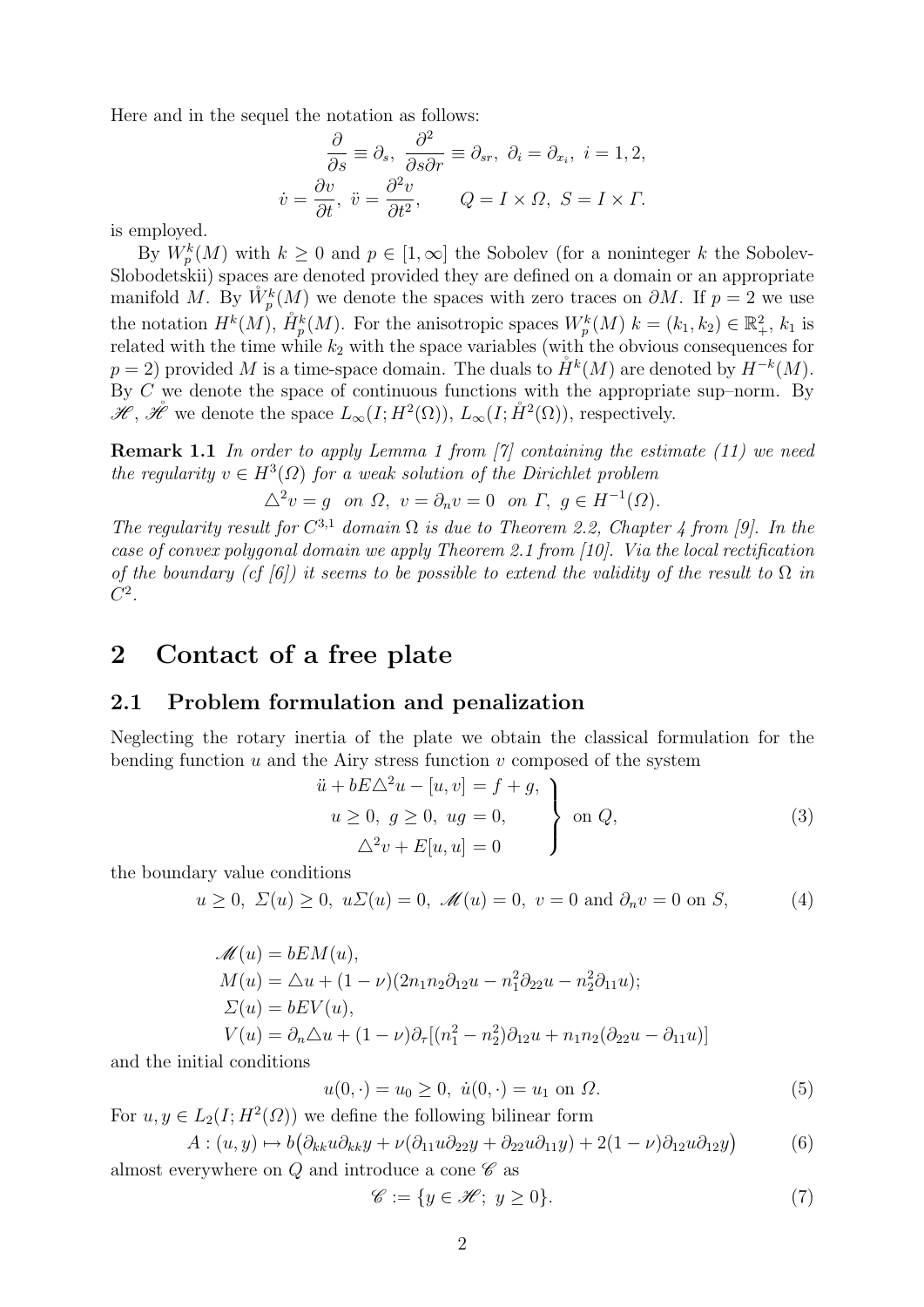Then the variational formulation of the problem  $(3-5)$  has the following form:

Look for 
$$
\{u, v\} \in \mathcal{C} \times L_2(I; \mathring{H}^2(\Omega))
$$
 such that  
\n
$$
\int_Q (EA(u, y_1 - u) + \ddot{u}(y_1 - u) - [u, v](y_1 - u)) dx dt \ge \int_Q f(y_1 - u) dx dt, \qquad (8)
$$
\n
$$
\int_{\Omega} (\triangle v \triangle y_2 + E[u, u]y_2) dx = 0 \ \forall \ (y_1, y_2) \in \mathcal{C} \times \mathring{H}^2(\Omega). \qquad (9)
$$

We define the bilinear operator  $\Phi: H^2(\Omega)^2 \to \mathring{H}^2(\Omega)$  by means of the variational equation

$$
\int_{\Omega} \Delta \Phi(u, v) \Delta \varphi \, dx = \int_{\Omega} [u, v] \varphi \, dx, \ \varphi \in \mathring{H}^{2}(\Omega). \tag{10}
$$

The equation (10) has a unique solution, because  $[u, v] \in L_1(\Omega) \hookrightarrow H^2(\Omega)^*$ . The welldefined operator  $\Phi$  is evidently compact and symmetric. The domain  $\Omega$  fulfils the assumptions enabling to apply Lemma 1 from [7] due to which  $\Phi: H^2(\Omega)^2 \to W^2_p(\Omega)$ ,  $2 < p < \infty$ and

$$
\|\Phi(u,v)\|_{W_p^2(\Omega)} \le c \|u\|_{H^2(\Omega)} \|v\|_{W_p^1(\Omega)} \,\,\forall u \in H^2(\Omega), \, v \in W_p^1(\Omega). \tag{11}
$$

With its help we reformulate the system  $(8,9)$  into the following variational inequality:

**Problem**  $\mathscr P$ . We look for  $u \in \mathscr C$  such that  $\ddot{u} \in \mathscr H^*$ , the initial conditions (5) are satisfied in a certain generalized sense, and the inequality

$$
\langle \ddot{u}, y - u \rangle_0 + \int_Q E\big(A(u, y - u) + [u, E\Phi(u, u)](y - u)\big) dx dt
$$
  
\n
$$
\geq \int_Q f(y - u) dx dt.
$$
\n(12)

holds for any  $y \in \mathscr{C}$ .

Here  $\langle \cdot, \cdot \rangle_0$  denotes the duality pairing between  $\mathcal{H}$  and its dual as a natural extension extension of the scalar product in  $L_2(Q)$ .

In the sequel we shall prove the existence of solutions to problem  $\mathscr{P}$ .

For any  $\eta > 0$  we define the *penalized problem* which includes the system of equations

$$
\ddot{u} + bE\Delta^2 u - [u, v] = f + \eta^{-1} u^-, \quad \Delta^2 v + E[u, u] = 0 \qquad (13)
$$

with  $u^- = \max\{0, -u\}$ , the boundary value conditions

$$
\Sigma(u) = 0, \ \mathscr{M}(u) = 0, \ v = 0 \text{ and } \partial_n v = 0 \text{ on } S \tag{14}
$$

and the initial conditions (5). It has the variational formulation:

Look for  $\{u, v\} \in L_{\infty}(I; H^2(\Omega)) \times L_2(I; \mathring{H}^2(\Omega))$  such that  $\ddot{u} \in L_2(I; (H^2(\Omega))^*)$  and the following system

$$
\int_{Q} \left( \ddot{u}z_{1} + EA(u, z_{1}) - [u, v] z_{1} - \eta^{-1} u^{-} z_{1} \right) dx dt = \int_{Q} fz_{1} dx dt, \tag{15}
$$

$$
\int_{\Omega} \left( \Delta v \Delta z_2 + E[u, u] \right) z_2 \, dx = 0 \tag{16}
$$

is satisfied for any  $(z_1, z_2) \in L_2(I; H^2(\Omega)) \times \mathring{H}^2(\Omega)$  and there hold the conditions (5).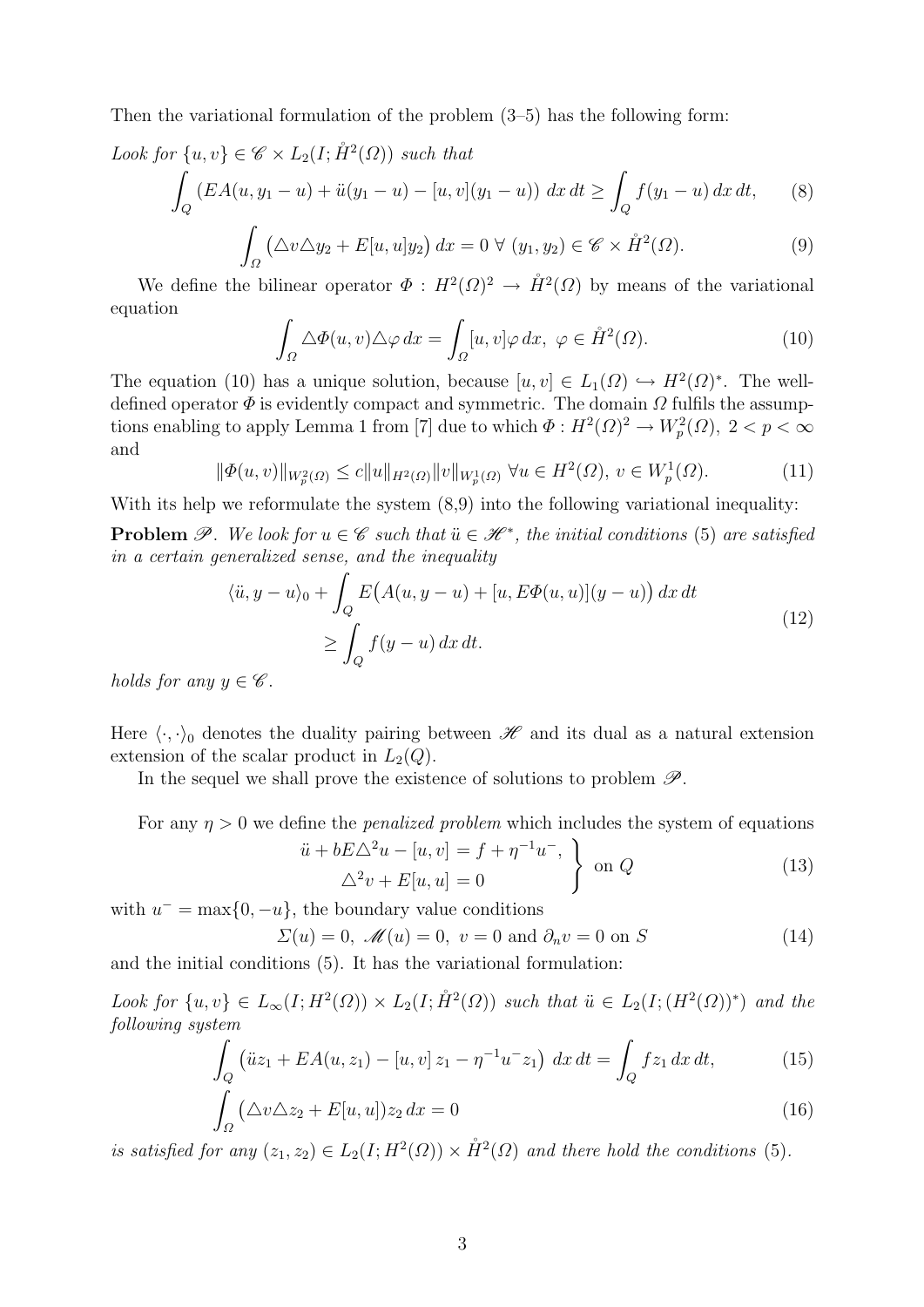With the help of the operator  $\Phi$  we get the following reformulation of (15), (16):

### Problem  $\mathscr{P}_n$ .

We look for 
$$
u \in L_{\infty}(I, H^2(\Omega))
$$
 such that  $\ddot{u} \in L_2(I; (H^2(\Omega))^*)$ , the equation  
\n
$$
\int_Q \left( -\ddot{u}z + EA(u, z) + E[u, \Phi(u, u)]z - \eta^{-1}u^{-}z \right) dx dt
$$
\n
$$
= \int_Q fz dx dt,
$$
\n(17)

holds for any  $z \in L_2(I; (H^2(\Omega))$  and the initial conditions (5) remain valid. We shall verify the existence of a solution to the penalized problem.

**Theorem 2.1** Let  $f \in L_2(Q)$ ,  $u_0 \in H^2(\Omega)$ , and  $u_1 \in L_2(\Omega)$  Then there exists a solution u of the problem  $\mathscr{P}_n$ .

If  $v = -E_0 \Phi(u, u)$ , then a couple  $\{u, v\}$  is a solution of the problem (15), (16), (5).

*Proof.* Let us denote by  $\{w_i \in H^2(\Omega) : i \in \mathbb{N}\}\$ an orthonormal in  $L_2(\Omega)$  basis of  $H^2(\Omega)$ . We construct the Galerkin approximation  $u_m$  of a solution in a form

$$
u_m(t) = \sum_{i=1}^m \alpha_i(t) w_i, \ \alpha_i(t) \in \mathbb{R}, \ i = 1, ..., m, \ m \in \mathbb{N},
$$

$$
\int_{\Omega} \left( \ddot{u}_m(t) w_i + EA(u_m(t), w_i) + E[u_m(t), w_i] \Phi(u_m, u_m)(t) \right) - \eta^{-1} u_m(t)^{-} w_i \right) dx
$$

$$
= \int_{\Omega} f(t) w_i \, dx, \ i = 1, ..., m,
$$
\n(2)

 $u_m(0) = u_{0m}, \dot{u}_m(0) = u_{1m}, \ u_{1m} \to u_1 \text{ in } L_2(\Omega), \text{ and } u_{0m} \to u_0 \text{ in } H^2(\Omega)$  (19) The system (18) can then be expressed in the form

$$
\ddot{\alpha_i} = F_i(t, \dot{\alpha}_1, ..., \dot{\alpha}_m, \alpha_1, ..., \alpha_m), \, i = 1, ..., m.
$$

Its right-hand side satisfies the conditions for the local existence of a solution fulfilling the initial conditions corresponding the functions  $u_{0m}$ ,  $u_{1m}$ . Hence there exists a Galerkin approximation  $u_m(t)$  defined on some interval  $I_m \equiv [0, t_m]$ ,  $0 < t_m < T$ . After multiplying the equation (18) by  $\dot{\alpha}_i(t)$ , summing up with respect to i, taking in mind

$$
\int_{\Omega} [u, v] y \, dx = \int_{\Omega} [u, y] v \, dx \tag{20}
$$

if at least one element of  $\{u, v, y\}$  belongs to  $\mathring{H}^2(\Omega)$ , cf. [5] and integrating we obtain for  $Q_m := I_m \times \Omega$ 

$$
\int_{Q_m} \frac{1}{2} \partial_t \left( \dot{u}_m^2 + EA(u_m, u_m) + \frac{E}{2} (\triangle \Phi(u_m, u_m))^2 + \eta^{-1} (u_m^{-})^2 \right) dx dt
$$
\n
$$
= \int_Q f \dot{u}_m dx dt
$$
\n(21)

which leads to the estimates

$$
\|u_m\|_{L_{\infty}(I;L_2(\Omega))}^2 + \|u_m\|_{L_{\infty}(I;H^2(\Omega))}^2 + \|\Phi(u_m, u_m)\|_{L_{\infty}(I;H^2(\Omega))}^2 + \eta^{-1} \|u_m\|_{L_{\infty}(I;L_2(\Omega))}^2 \tag{22}
$$
  

$$
\leq c \equiv c(f, u_0, u_1).
$$

The validity of this a priori estimate on the time interval  $I_m$  is obvious. As the right hand side of such an estimate does not depend on  $m$  the prolongation of a solution to the whole interval I is possible and  $(22)$  holds as written. Moreover the estimate  $(11)$  implies

$$
\|\Phi(u_m, u_m)\|_{L_\infty(I; W_p^2(\Omega))} \le c_p \equiv c_p(f, u_0, u_1) \,\forall \, p > 2. \tag{23}
$$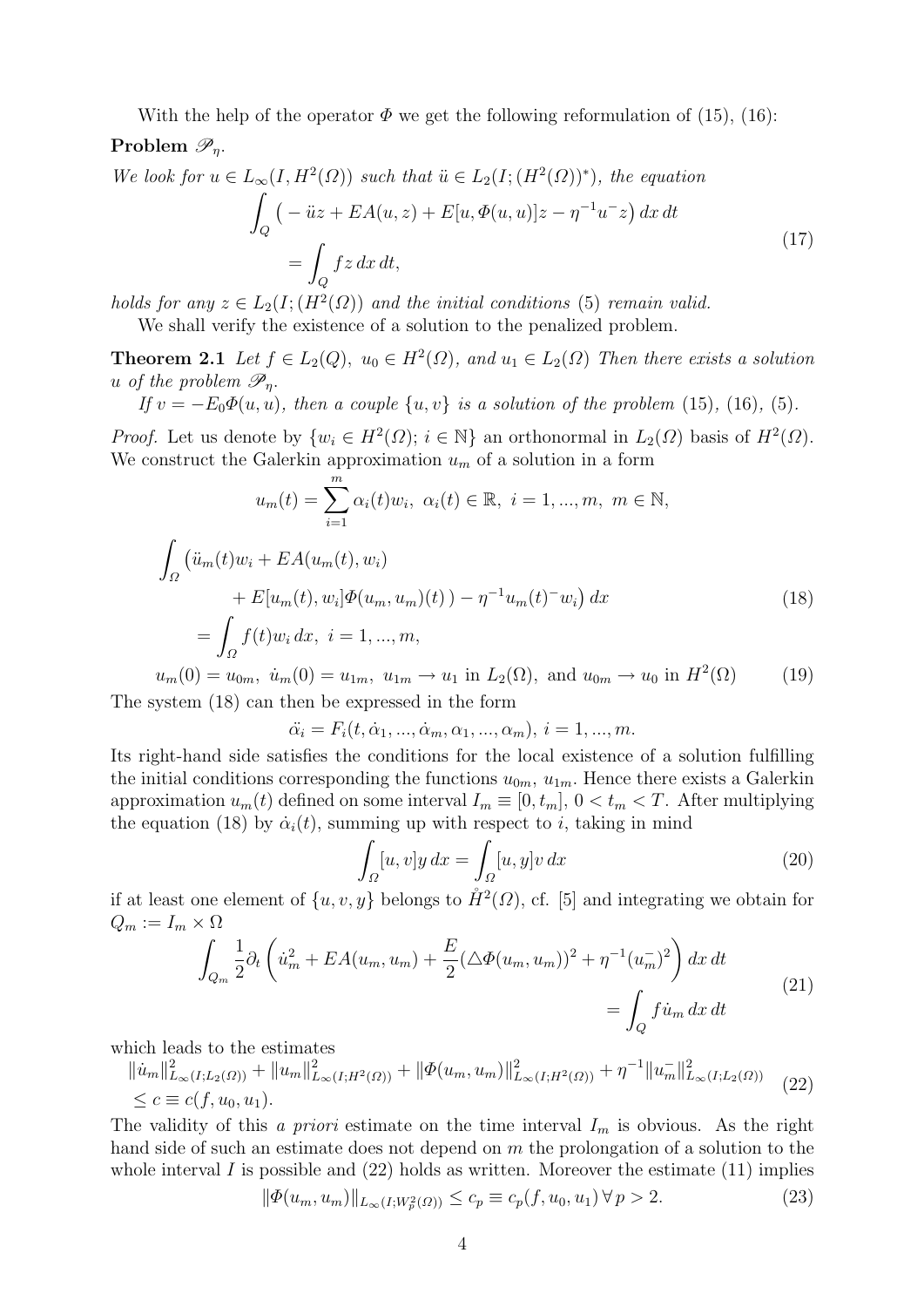The estimate (23) further implies

$$
[u_m, \Phi(u_m, u_m)] \in L_2(I; L_r(\Omega)), \ r = \frac{2p}{p+2},
$$
\n
$$
||u_m - \Phi(u_m, u_m)|| \leq \epsilon_m = \epsilon(f, u_m, u_m)
$$
\n(24)

 $\left\| [u_m, \Phi(u_m, u_m)] \right\|_{L_2(I; L_r(\Omega))} \leq c_r \equiv c_r(f, u_0, u_1).$ 

From the equation (18) we obtain straightforwardly the estimate

$$
\|\ddot{u}_m\|_{L_2(I;V_m^*)}^2 \le c_\eta, \ m \in \mathbb{N},\tag{25}
$$

where  $V_m \subset H^2(\Omega)$  is the linear hull of  $\{w_i\}_{i=1}^m$ . We proceed with the convergence of the Galerkin approximation. Applying the estimates (22-25) and the compact imbedding theorem we obtain for any  $p \in [1,\infty)$  a subsequence of  $\{u_m\}$  (denoted again by  $\{u_m\}$ ), and a function  $u$  the convergences

$$
u_m \rightharpoonup^* u \qquad \text{in } \mathcal{H},
$$
  
\n
$$
\dot{u}_m \rightharpoonup^* \dot{u} \qquad \text{in } L_\infty(I; L_2(\Omega)),
$$
  
\n
$$
\ddot{u}_m \rightharpoonup \ddot{u} \qquad \text{in } (L_2(I; H^2(\Omega)))^*,
$$
  
\n
$$
u_m \rightharpoonup u \qquad \text{in } C(I; H^{1-\varepsilon}(\Omega)) \cap L_\infty(I; H^{2-\varepsilon}(\Omega)) \text{ for any } \varepsilon > 0,
$$
  
\n
$$
\Phi(u_m, u_m) \rightharpoonup \Phi(u, u) \qquad \text{in } L_2(I; H^2(\Omega)),
$$
  
\n
$$
\Phi(u_m, u_m) \rightharpoonup^* \Phi(u, u) \qquad \text{in } L_\infty(I; W^2_p(\Omega))
$$
\n
$$
\vdots
$$
\n(26)

Indeed, the first two convergences are obvious and imply

$$
u_m \rightharpoonup u \text{ in } H^{1,2}(Q) \rightharpoonup H^{1/2+\varepsilon'}(I; H^{1-\varepsilon''}(\Omega)) \text{ for } \varepsilon' > 0
$$
  
and 
$$
0 < \varepsilon''(\varepsilon') \searrow 0 \text{ if } \varepsilon' \searrow 0.
$$
 (27)

The fourth convergence is a consequence of the convergence in the last space in (27) and the compact imbedding  $H^{1/2+\varepsilon'}(I; H^{1-\varepsilon''}(\Omega)) \hookrightarrow C(I; H^{1-\varepsilon}(\Omega))$  valid for any  $\varepsilon > \varepsilon''$ . Clearly  $0 < \varepsilon$  can be arbitrarily small again. The rest is a result of the interpolation of this result with the first convergence.

The fifth convergence is then the consequence of the compactness of the operator  $\Phi: H^2(\Omega) \times H^2(\Omega) \mapsto H^2(\Omega)$ . The last convergence follows using (11).

Let 
$$
\mu \in \mathbb{N}
$$
 and  $z_{\mu} = \sum_{i=1}^{\mu} \phi_i(t) w_i$ ,  $\phi_i \in \mathcal{D}(0, T)$ ,  $i = 1, ..., \mu$ . We have  
\n
$$
\int_{\Omega} \left( \ddot{u}_m(t) z_{\mu}(t) + EA(u_m(t), z_{\mu}(t)) + E[u_m(t), z_{\mu}(t)] \phi(u_m(t), u_m(t)) - \eta^{-1} u_m(t)^{-} z_{\mu}(t) \right) dx
$$

$$
= \int_{\Omega} f(t) z_{\mu}(t) dx \ \forall \ m \ge \mu, \ t \in T.
$$

The convergence process (26) and the property (20) imply that a function u fulfils

$$
\int_{Q} (\ddot{u}z_{\mu} + EA(u, z_{\mu}) + E[u, \Phi(u, u)]z_{\mu} - \eta^{-1}u^{-}z_{\mu}) dx dt = \int_{Q} fz dx dt.
$$

Functions  $\{z_{\mu}\}\$ form a dense subset of the set  $L_2(I; H^2(\Omega))$ , hence a function u fulfils the identity (17). The initial conditions (5) follow due to (19) and the proof of the existence of a solution is complete.

It is obvious that the estimates

$$
\| \dot{u}_{\eta} \|_{L_{\infty}(I;L_2(\Omega))}^2 + \| u_{\eta} \|_{L_{\infty}(I;H^2(\Omega))}^2 + \| \Phi(u_{\eta}, u_{\eta}) \|_{L_{\infty}(I;W_p^2(\Omega))}^2 + \eta^{-1} \| u_{\eta}^- \|_{L_{\infty}(I;L_2(\Omega))}^2
$$
\n
$$
\leq c \equiv c(f, u_0, u_1).
$$
\n(28)

with  $u<sub>\eta</sub>$  a solution of the penalized problem remain valid. In fact, here c depends on  $||f||_{(L_{\infty}(I;L_2(\Omega)))}$ <sup>\*</sup>. Hence, since  $L_2(Q)$  is dense in  $(L_{\infty}(I;L_2(\Omega)))$ <sup>\*</sup>, for  $f \in (L_{\infty}(I;L_2(\Omega)))$ <sup>\*</sup>, there is a sequence  $\{f_k\} \subset L_2(Q)$  such that  $f_k \to f$  in  $(L_\infty(I; L_2(\Omega)))^*$ . It is easy to see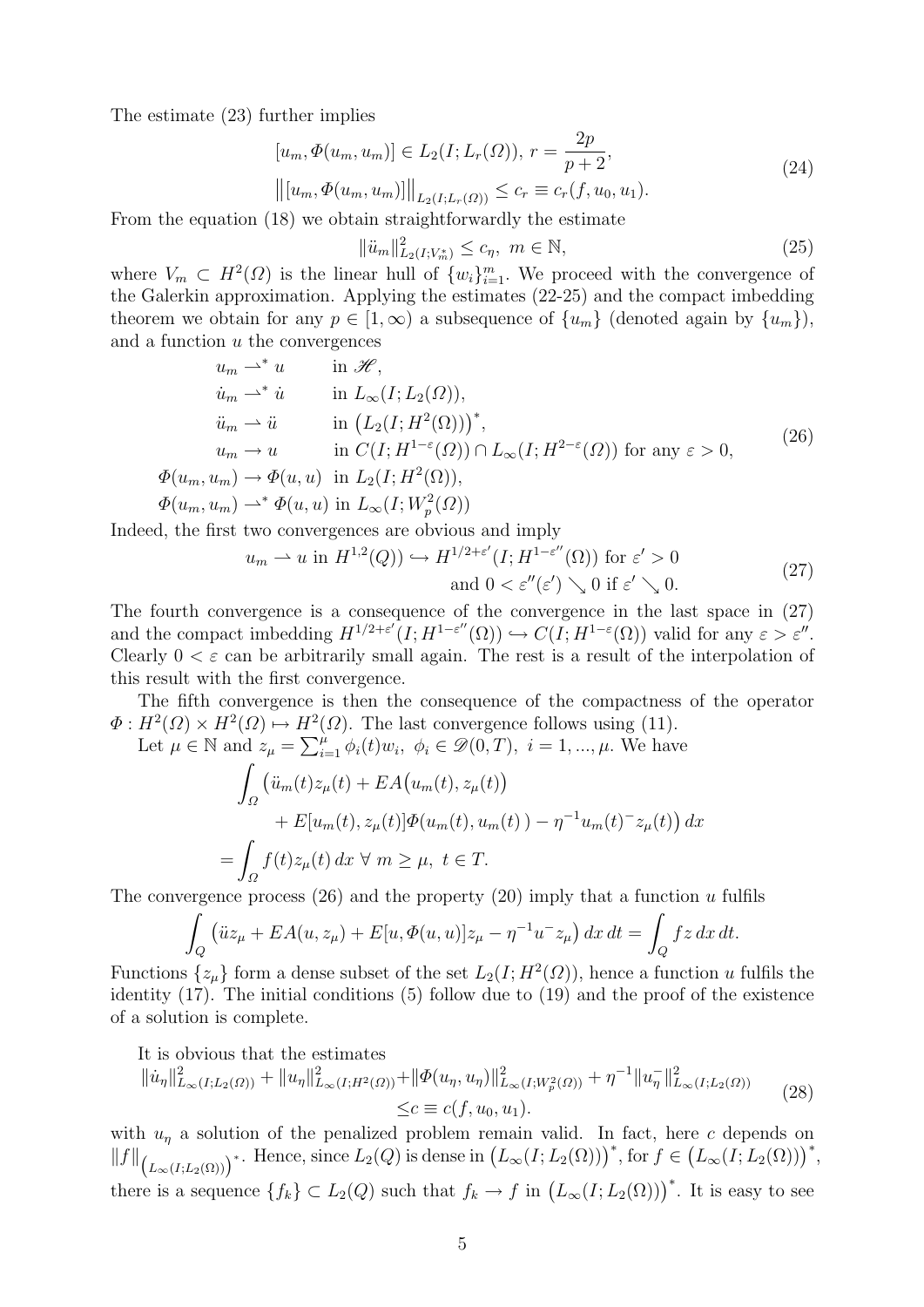that the solutions  $u_k$  of the penalized problems with  $f_k$  satisfy the same convergences as in (26). Hence for any  $f \in (L_{\infty}(I; L_2(\Omega)))^*$  the penalized problem posesses a solution.

#### 2.2 The limit process to the original problem

We rewrite the penalized problem (13) into the operator form

$$
\ddot{u}_{\eta} + B(u_{\eta}) - \eta^{-1}u_{\eta} = f \tag{29}
$$

with

$$
B: H^{2}(\Omega) \to H^{2}(\Omega)^{*}, \ \langle B(v), w \rangle = E \int_{\Omega} (A(v, w) + [\Phi(v, v), v]w) dx, \ w \in H^{2}(\Omega)
$$

and the initial conditions (5).

Let us multiply the equation (13) by  $z = 1$ . We get

$$
0 \le \int_Q \eta^{-1} u_\eta^- dx dt = \int_\Omega \dot{u}_\eta^{\prime}(T, \cdot) dx - \int_\Omega u_1 dx - \int_Q f dx dt \le C,\tag{30}
$$

where C is independent of  $\eta$  (cf. (28)). Since  $B(u_{\eta})$  takes its estimate in (28) and  $L_1(\Omega) \hookrightarrow L_{\infty}(\Omega)^* \hookrightarrow H^2(\Omega)^*$ , we get the dual estimate of the accelaration term

$$
\|\ddot{u}_{\eta}\|_{\mathscr{H}^*} \le C \tag{31}
$$

with C  $\eta$ -independent. Hence there is a sequence  $\eta_k \searrow 0$  such that for  $u_k \equiv u_{\eta_k}$  the following convergences hold

$$
u_k \rightharpoonup^* u \qquad \text{in } \mathcal{H},
$$
  
\n
$$
\dot{u}_k \rightharpoonup^* \dot{u} \qquad \text{in } L_\infty(I; L_2(\Omega)),
$$
  
\n
$$
\ddot{u}_k \rightharpoonup^* \ddot{u} \qquad \text{in } \mathcal{H}^*,
$$
  
\n
$$
u_k \rightharpoonup u \qquad \text{in } C(I; H^{1-\varepsilon}(\Omega)) \cap L_\infty(I; H^{2-\varepsilon}(\Omega)), \varepsilon > 0,
$$
  
\n
$$
\Phi(u_k, u_k) \to \Phi(u, u) \qquad \text{in } L_2(I, H^2(\Omega)),
$$
  
\n
$$
\Phi(u_k, u_k) \rightharpoonup^* \Phi(u, u) \qquad \text{in } L_\infty(I; W_p^2(\Omega)),
$$
  
\n
$$
\eta_k^{-1} u_k^{-} \rightharpoonup^* g \qquad \text{in } L_\infty(Q)^* \rightharpoonup^* \mathcal{H}^*,
$$
  
\n(32)

where q is the corresponding contact force. The fourth convergence in  $(32)$  and the estimate (30) yield that  $u \geq 0$  on Q and, in particular

$$
u_k \to u \text{ in } L_\infty(Q). \tag{33}
$$

The last convergence implies  $g \geq 0$  in the dual sense. Obviously the expression

$$
\| \dot{u} \|_{L_{\infty}(I; L_2(\Omega))} + \| u \|_{L_{\infty}(I; H^2(\Omega))} + \| \varPhi(u, u \|_{L_{\infty}(I; W^2_p(\Omega))} + \| \ddot{u} \|_{\mathcal{H}^*}
$$
(34)

is finite. Moreover,  $t \mapsto u(t)$  is strongly  $(I \to L_2(\Omega))$ -continuous, hence it is weakly  $(I \to$  $H^2(\Omega)$ -continuous. This yields it is strongly  $(I \to H^{2-\epsilon}(\Omega))$ -continuous, in particular  $u \in C(\overline{Q})$ . The performed convergences have proved that the limit u satisfies the equation  $\ddot{u} + B(u) = f + q$  (35)

in the dual sense in  $(L_{\infty}(I; H^2(\Omega)))^*$ . To prove  $\langle g, u \rangle = 0$  we take in mind that from the just proved facts  $\langle g, u \rangle = \lim_{k \to +\infty} 1/\eta_k \langle u_k^ \langle k, u_k^- \rangle = 0$ , because  $u_k^- \to 0$  in  $L_\infty(Q)$  and  $\eta_k^{-1}$  $y_k^{-1}u_k^$ k is bounded in  $L_1(Q)$ . With this fact it is obvious that putting  $v - u$  as a test function in (35) with an arbitrary  $v \in \mathscr{C}$  we get the variational inequlity (12). The initial condition for u is satisfied in the sense of a weak limit in  $H^2(\Omega)$  while that for u is satisfied in the sense of the integration by parts.

Hence we have proved the following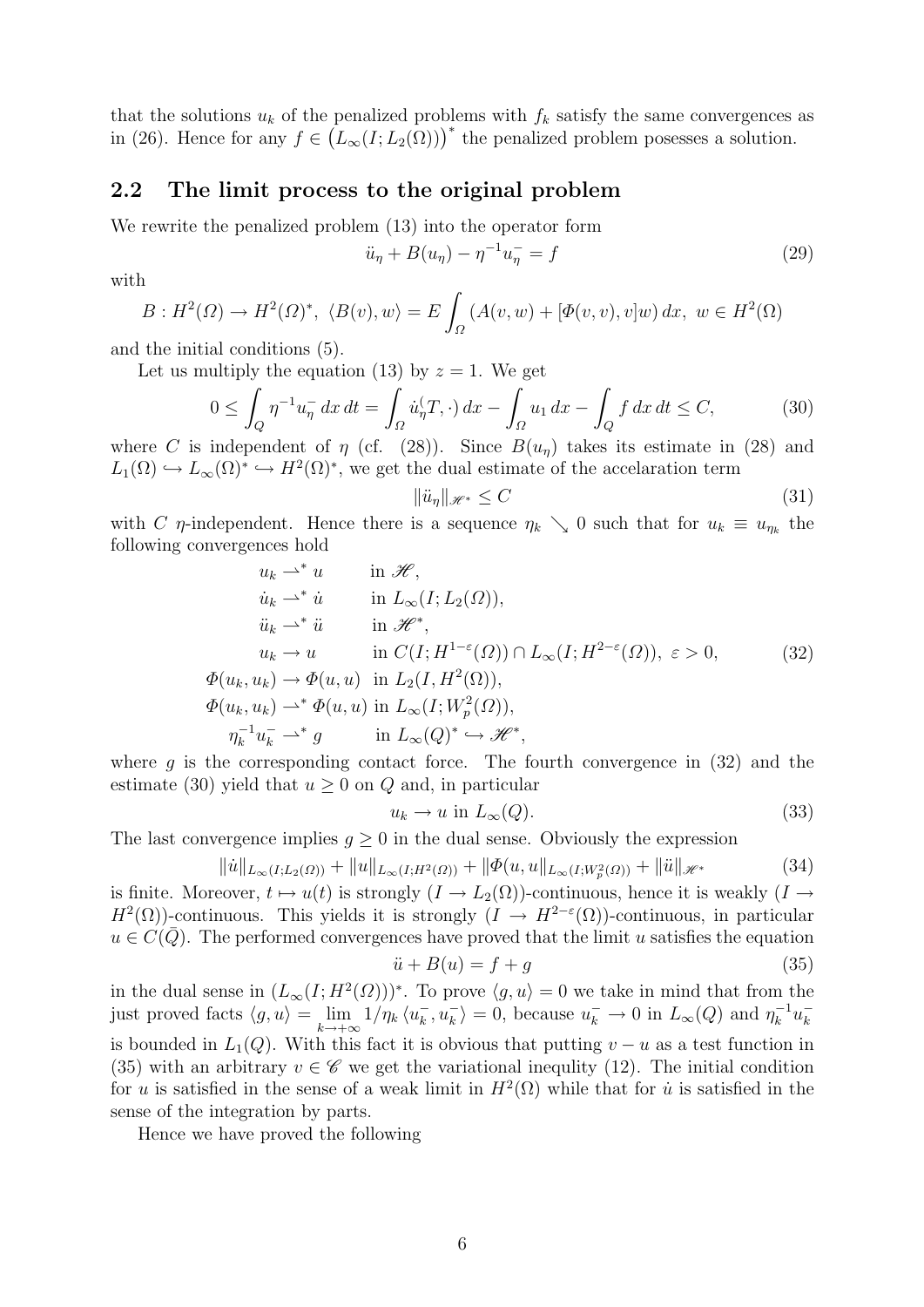**Theorem 2.2** Let the domain  $\Omega$  be convex polygonal or  $C^{3,1}$  domain in  $\mathbb{R}^2$ . Let  $u_0$  belong to  $H^2(\Omega)$ ,  $u_1$  belong to  $L_2(\Omega)$  and let f be an element of  $(L_\infty(I; L_2(\Omega)))^*$ . Then there exists a solution of Problem  $(\mathscr{P})$ .

**Remark 2.3** The idea of the proof of this theorem was substantially based on the imbedding  $H^2(\Omega)$  into  $L_\infty(\Omega)$ . It cannot be extended to contact problems of membranes or bodies.

### 3 Contact of a clamped plate

In this section we again treat the system (3) with the Dirichlet boundary value condition  $u = U, \quad \partial_n u = 0 \text{ on } S.$  (36)

and the initial condition (5). We assume that U is defined on  $\overline{Q}$  and satisfies

 $\dot{U} \in L_2(I; H^2(\Omega)), \; \ddot{u} \in L_2(Q), \; U \ge U_0 \text{ on } Q, \; U(0, \cdot) = u_0, \text{ and } \partial_n U = 0 \text{ on } S.$  (37) for a fixed constant  $U_0 > 0$ . To state the variational formulation of this problem we shall use the cone

$$
\mathcal{K} := \{ y \in \mathcal{H} + U; \ y \ge 0 \},\tag{38}
$$

where  $\mathring{\mathscr{H}} = L_{\infty}(I; \mathring{H}^2(\Omega)).$  The problem to be solved is

**Problem**  $\tilde{\mathcal{P}}$  We look for  $u \in \mathcal{K}$  such that  $\ddot{u} \in (\dot{\mathcal{H}})^*$ , the initial conditions (5) are satisfied in a certain generalized sense, and

$$
\langle \ddot{u}, y - u \rangle_0 + \int_Q E\big(A(u, y - u) + [u, E\Phi(u, u)](y - u)\big) dx dt
$$
  
 
$$
\geq \int_Q f(y - u) dx dt.
$$
 (39)

holds for any  $y \in \mathcal{K}$ .

As earlier we apply the penalization of the contact condition. The classical formulation of the penalized problem is (13), (36), and (5). This leads to its variational formulation **Problem**  $\tilde{\mathcal{P}}_{\eta}$  We look for  $u \in L_2(I; \mathring{H}^2(\Omega)) + U$  such that  $\ddot{u} \in L_2(I; (H^{-2}(\Omega)))$ , the equation

$$
\int_{Q} \left( \ddot{u}z + EA(u, z) + [u, E\Phi(u, u)]z - \eta^{-1}u^{-}z \right) dx dt = \int_{Q} fz \, dx \, dt,\tag{40}
$$

holds for any  $z \in L_2(I; \mathring{H}^2(\Omega))$  and the conditions (5) remain valid.

To derive the a priori estimate for this problem we put  $z = \chi_t(\dot{u} - \dot{U})$  for  $t \in (0, T]$  in  $(40)$ , where

$$
\chi_t : \mathbb{R} \to \{0, 1\}; \ \chi_t : s \mapsto \begin{cases} 1, & s \in [0, t], \\ 0, & \text{elsewhere.} \end{cases}
$$

With the assumption (37) it is not difficult to prove the *a priori* estimates (28).

The existence of solutions to  $\tilde{\mathcal{P}}_{\eta}$  is again proved via Galerkin approximations. Since all convergences in (26) remain valid, such existence is proved as earlier. Also the uniqueness result is analogously derived.

We proceed with the convergence of the penalization method. We write  $u<sub>\eta</sub>$  for the solution of  $\tilde{\mathscr{P}}_{\eta}$ . To get the estimate of the penalty term we put  $u = u_{\eta}$ ,  $z = U - u_{\eta}$  in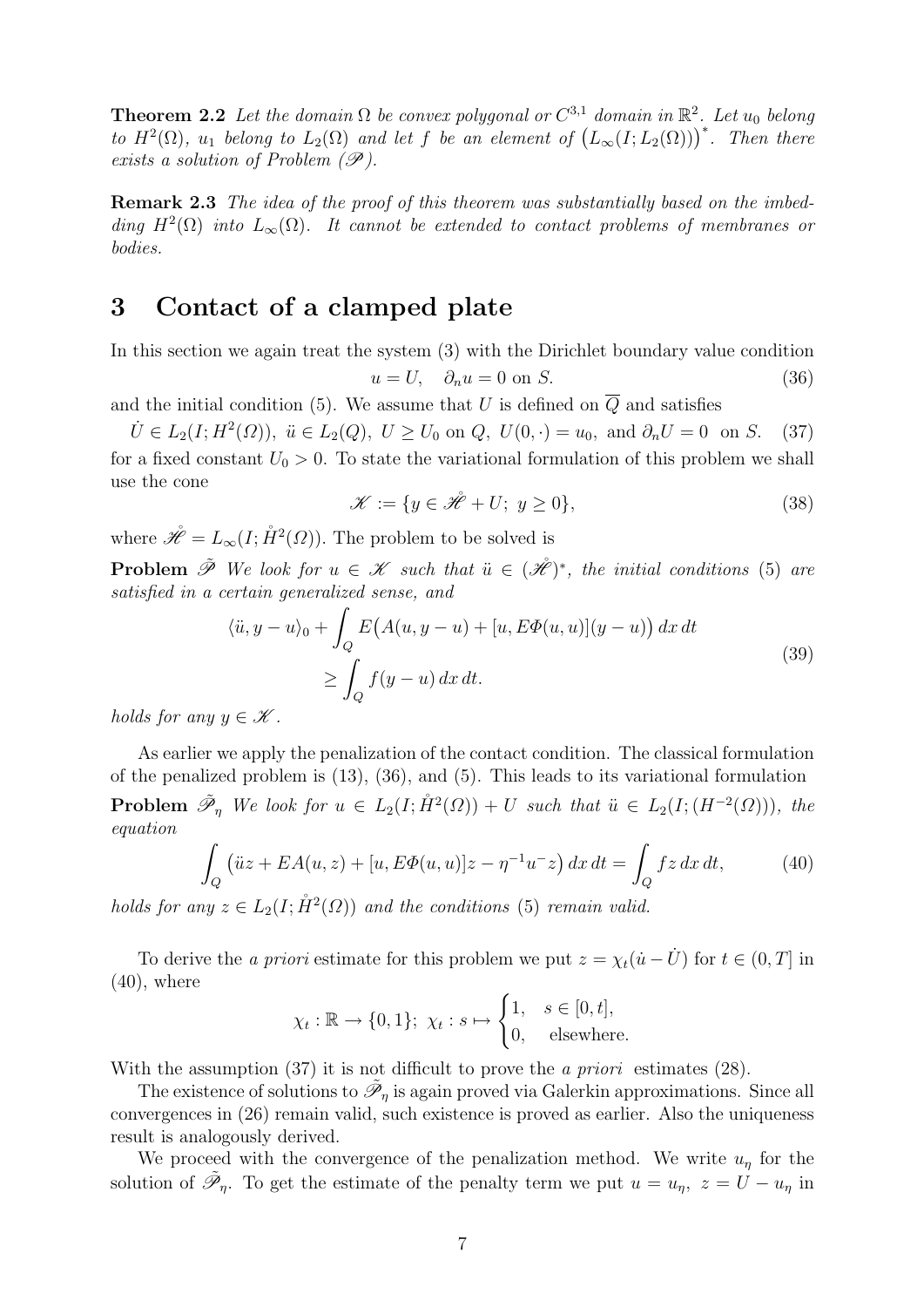(40). We arrive at the estimate

$$
U_0 \int_Q \eta^{-1} u_\eta^- dx dt \le \int_Q \eta^{-1} u_\eta^-(U - u_\eta) dx dt =
$$
  
+ 
$$
\int_Q \left( -\dot{u}_\eta (\dot{U} - \dot{u}_\eta) + EA(u_\eta, U - u_\eta) + + \left( ([u_\eta, E\Phi(u_\eta, u_\eta)] - f)(U - u_\eta) \right) dx dt
$$
  
+ 
$$
\int_\Omega \left( \dot{u}_\eta (U - u_\eta) \right) (T, \cdot) dx.
$$

Applying the a priori estimates (28) we obtain in a same way as in Section 2 the estimate

$$
\|\eta^{-1}u_{\eta}^{-}\|_{L_{1}(Q)} \leq c(f, u_{0}, u_{1}, U) \tag{41}
$$

We proceed similarly as in the case of a free plate. We obtain from  $(40)$ ,  $(41)$  the dual estimate

$$
\|\ddot{u}_{\eta}\|_{(\dot{\mathscr{H}})^*} \leq c \tag{42}
$$

with c  $\eta$ −independent. Combining the last estimate with (28) we obtain the convergences (32) with  $(\hat{\mathcal{H}})^*$  instead of  $\mathcal{H}^*$ . Applying the same approach as in the case of free plate we are proving that the limit function u is a solution of  $\tilde{\mathscr{P}}$ :

**Theorem 3.1** Let the domain  $\Omega$  be convex polygonal or  $C^{3,1}$  domain in  $\mathbb{R}^2$ . Let  $u_0$  belong to  $H^2(\Omega)$ ,  $u_1$  belong to  $L_2(\Omega)$ , f be an element of  $(L_\infty(I;L_2(\Omega)))^*$  and let U satisfy the assumption (37). Then there exists a solution to the problem  $\tilde{\mathcal{P}}$ .

Remark 3.1. The presented method can also prove the solvability of the unilateral dynamic contact problem for simply supported von Kármán plates. Different combinations of the presented boundary value conditions are admissible, too.

Remark 3.2. The nonuniqueness of solutions of the dynamic contact problem, due to the lack of information about the quality of the response of the system to the contact, is a well-known fact (cf. [6], Chapter 4 and the references cited there). The only hope is to get the uniqueness in the class of elastic reactions (energy conserving solutions), because the penalty method is well assumed to lead to such kind of solution.

## References

- [1] I. BOCK AND J. JARUŠEK: Unilateral dynamic contact of viscoelastic von Kármán plates Adv. Math. Sci. Appl. 16 (1) (2006), 175–187.
- [2] I. BOCK AND J. JARUŠEK: Unilateral dynamic contact of von Kármán plates with singular memory. Appl. Math. **52** (6) (2007), 515-527.
- [3] I. BOCK AND J. LOVIŠEK: On unilaterally supported viscoelastic von Kármán plate with a long memory. *Math. Comput. Simul.* **61** (2003), 399-407.
- [4] I. BOCK AND J. LOVÍŠEK: On a contact problem for a viscoelastic von Kármán plate and its semidiscretization.  $Appl. Math. 50 (2005), 203-217.$
- [5] P.G. CIARLET AND P. RABIER: Les équations de von Kármán. Springer, Berlin 1980.
- [6] C. ECK, J. JARUŠEK AND M. KRBEC: Unilateral Contact Problems in Mechanics. Variational Methods and Existence Theorems. Monographs & Textbooks in Pure & Appl. Math. No. 270 (ISBN 1-57444-629-0). Chapman & Hall/CRC (Taylor & Francis Group), Boca Raton – London – New York – Singapore 2005.
- [7] H. KOCH AND A. STACHEL: Global existence of classical solutions to the dynamical von Kármán equations. Math. Methods in Applied Sciences 16 (1993), 581–586.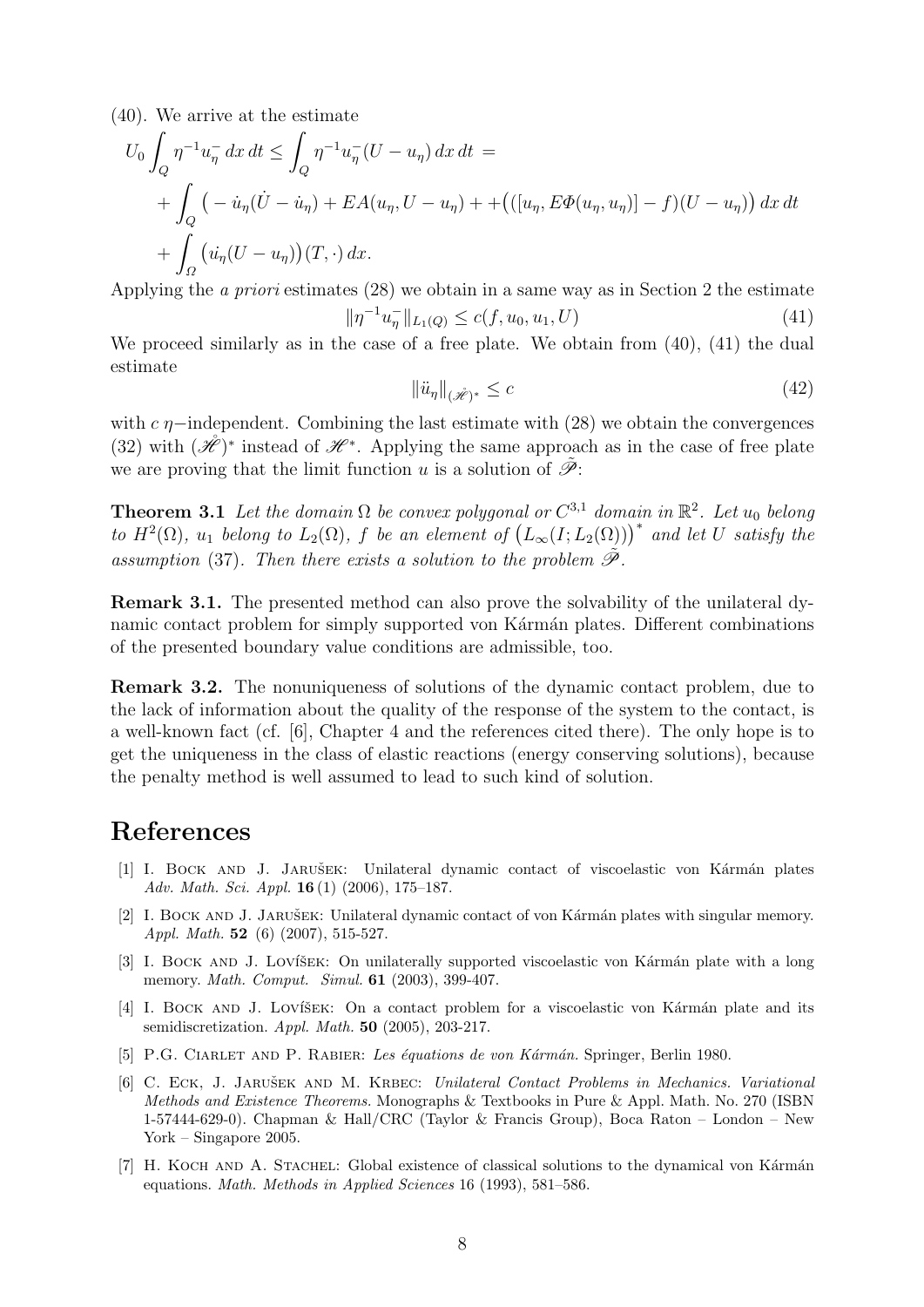- [8] K. MARUO: Existence of solutions of some nonlinear wave equations. Osaka Math. J. 22, 21–30, 1984.
- [9] J. NEČAS: Les Méthodés Directes en Théorie des Equations Elliptiques. Mason, Paris 1967.
- [10] A. Oukit and R. Pierre: Mixed finite element for the linear plate problem: the Hermann-Miyoshi model revisited. Numer. Math.74 (1996), 453–477.

Author's addresses: Igor Bock: Department of Mathematics, FEI, Slovak University of Technology, Ilkovičova 3, 812 19 Bratislava 1, Slovak Republic; e-mail: igor.bock@stuba.sk Jiří Jarušek: Math. Institute, Academy of Sciences of the Czech Republic, Žitná 25, 115 67 Praha 1, Czech Republic; e-mail: jarusek@math.cas.cz